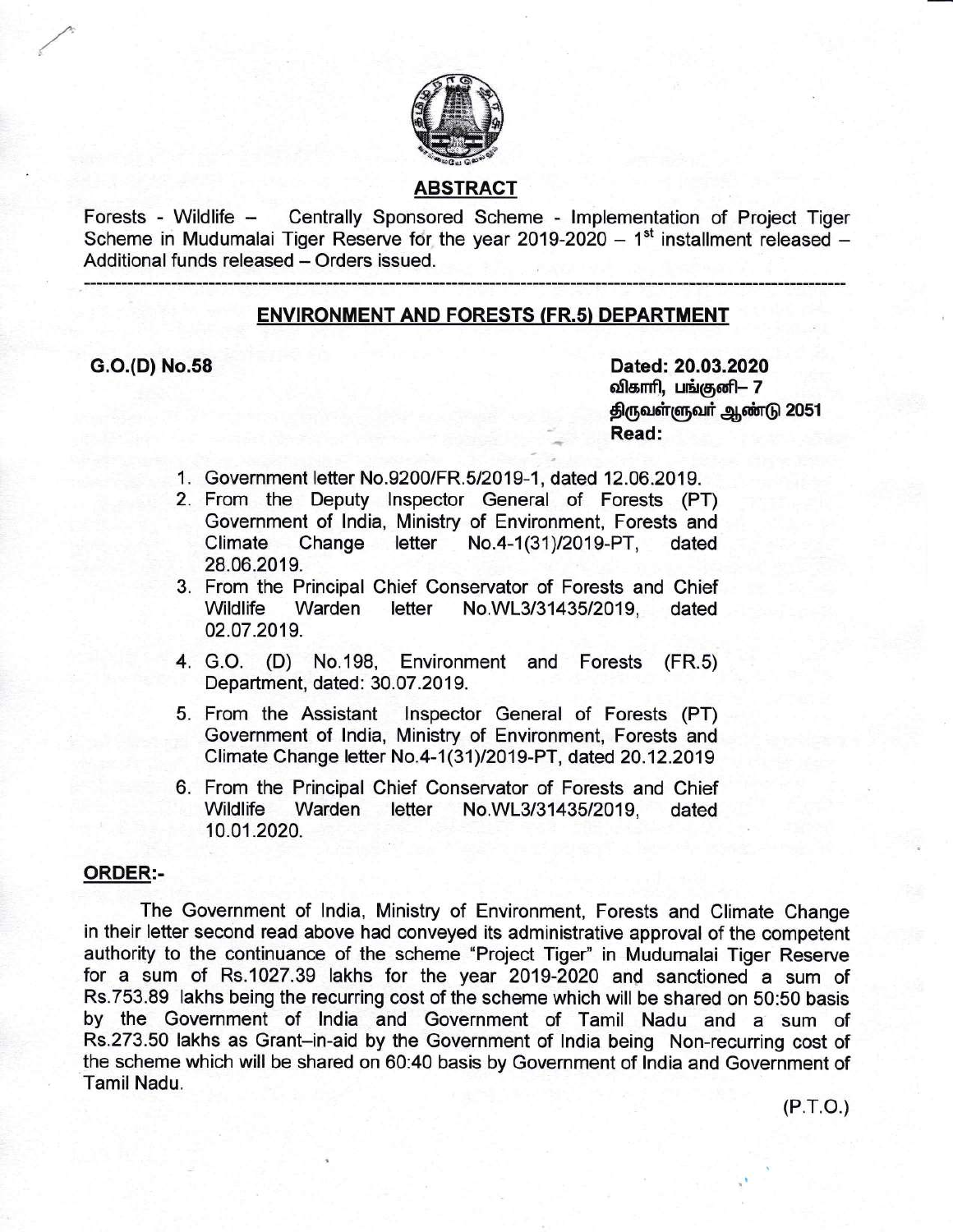2. The Government of India had released a sum of Rs.432.83 as 1<sup>st</sup> installment (i.e.  $1<sup>st</sup>$  installment Net Release Rs.352.84 lakhs  $+$  the unspent amount of Rs.79.99 lakhs pertaining to the year 2018-19) for implementing the "Project Tiger" scheme in Mudumalai Tiger Reserve during the year 2019-2020.

3. Accordingly, in the Government order fourth read above orders were issued for administrative approval for a sum of Rs.1027.39 lakhs (Rupees ten crore twenty seven lakh and thirty nine thousand only) to meet the expenditure for implementation of Project Tiger Scheme in Mudumalai Tiger Reserve during 2019-2020 and released a sum of Rs.821.909 lakhs (Rupees eight crore twenty one lakhs ninety thousand and nine hundred only) as first installment for the above said scheme.

4. In the letter fifth read above, the Government of lndia, Ministry of Environment, Forests and Climate Change has now issued order for the administrative approval of the competent authority to the enhancement of the scheme 'Project Tiger' in Mudumalai Tiger Reserve, Tamil Nadu from the cost of Rs.1027.39 lakh to Rs.1319.82 lakh for the year 2019-2020. The enhanced amount of Rs.292.43 lakh (Non-Recurring Rs.88.24 lakh + Recurring Rs.204.19 lakh) has been sanctioned as additional APO for the year 2019-2020 and released a sum of Rs.155.03 lakh (Non Recurring Rs.52.94 lakh + Recurring Rs.102.09 lakh) as central share. Based on this the State Government has to release Rs.292.43 lakh including State Share Rs.137.40 lakh (Non-Recurring Rs.35.30 lakh <sup>+</sup> Recurring Rs.102.10 lakh).

5. ln the letter sixth read above, the Principal Chief Conservator of Forests and Chief Wildlife Warden has requested to sanction an amount of Rs.292.43 lakhs to implement the scheme Project Tiger in "Mudumalai Tiger Reserve" during 2019-2020.

6. The Government after careful examination, accord administrative approval for <sup>a</sup> sum of Rs.1319.82 lakhs for implementation of Project Tiger in Mudumalai Tiger Reserve<br>for the year 2019-2020 and release an additional amount of Rs.155.035 lakh (Rupees One Crore, Fifty five lakhs and three thousand five hundred only) (Rs.102.095 lakh under 2406-02-110-UE-31801 and Rs.52.94 lakh under 4406-02-110-UK-41601 for implementation of Project Tiger in Mudumalai Tiger Reserve for the year 2019-2020.

\_ of account:- 7. The expenditure sanctioned in para 6 above shall be debited to the following head

## i. Non-recurring: Expenditure-Rs.52.94 lakhs

4406 - Capital Outlay on Forestry and Wildlife - 02 Environmental Forestry and Wildlife - 110 Wildlife. Schemes shared between State and Centre - UK Tiger Reserve Scheme - 416 Major works - 01 - Major **Works** (DP Code: 4406-02-110-UK-41601)

Old DPC: 4406-02-110-UK-1604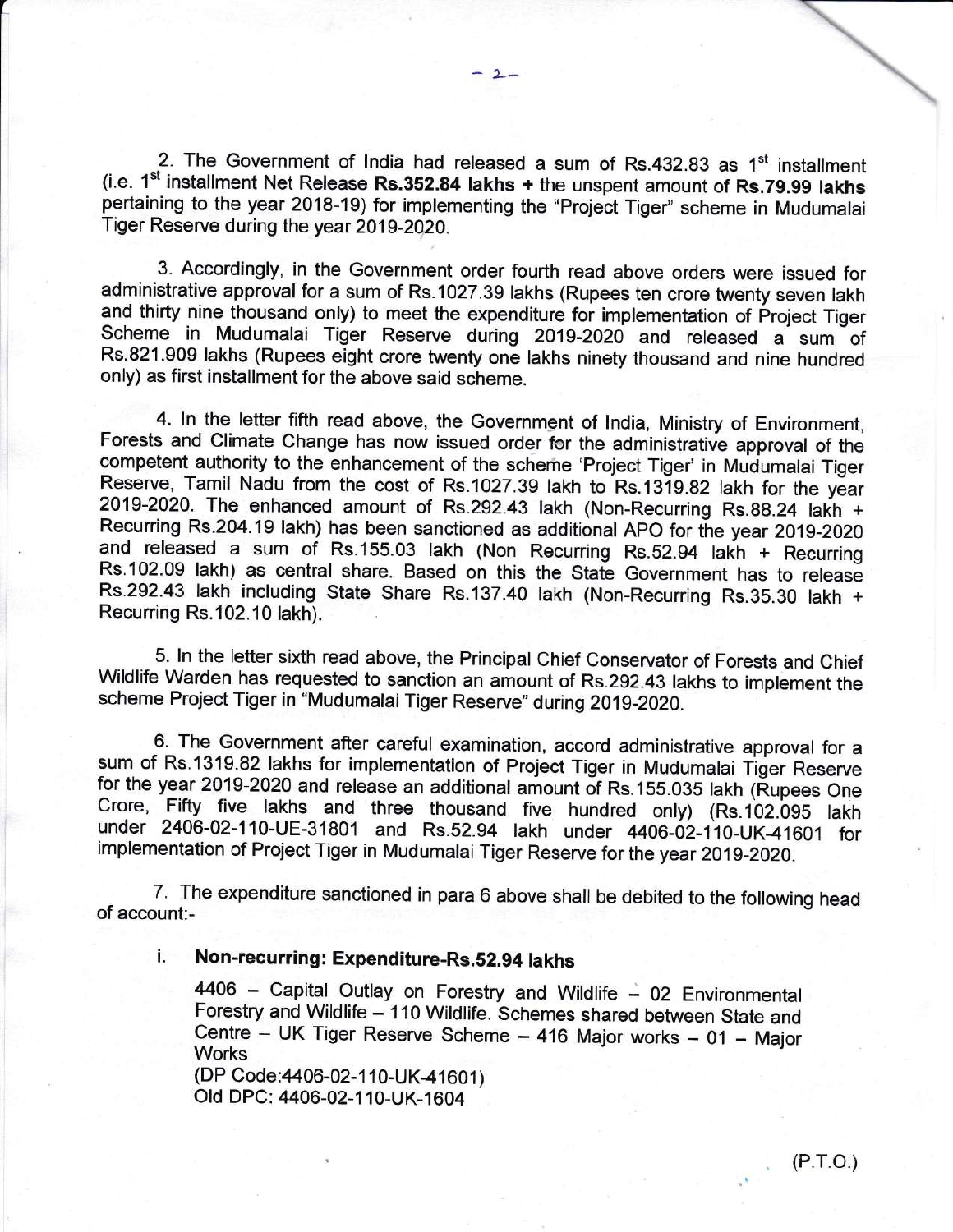# ii. Recurring Expenditure - Rs.102.095 lakhs

2406 Forestry and Wildlife - 02 Environmental Forestry and Wildlife -110 Wildlife Preservation. Schemes Shared between State and Centre UE Tiger Reserve Scheme - 318 Maintenance - 01. **Maintenance** 

(DP Code: 2406-02-110-UE-31801) Old DPC: 2406-02-110-UE-1815

8. Necessary funds of Rs.52.094 lakh has been provided in the Revised Estimate 2019-2020 under the head of account 4406-02-110-UK-41601.

g. Necessary additional funds of Rs.102.95 lakh for the recurring expenditure will be in Final Modified Appropriation 2019-2020 The Principal Chief Conservator of Forests is authorized to incur the expenditure sanctioned in para 6 above. The Principal chief Conservator of Forests is also requested to include the above item of expenditure sanctioned in Final Modified Appropriation 2019-2020 to the Finance (AHD&F) Department without fail.

10. The Principal Chief Conservator of Forests and Chief Wildlife Warden shall<br>conditions loid down by the Government of Frincipal Chief Conservator of the down by the Government of ensure that the details works, the terms and conditions laid down by the Government of India in their letter fifth read above should be followed strictly.

11. This order issues with the concurrence of Finance Department vide its U.O. No.11154/Finance(AHD&F)/2020, dated:17.03.2020 and ASL No.3241 (Three thousand two<br>hundred and forty one).

# (BY ORDER OF THE GOVERNOR)

## SHAMBHU KALLOLIKAR PRINCIPAL SECRETARY TO GOVERNMENT

To

r

L

The Principal Chief Conservator of Forests, (HoD), Chennai-15. The Principal Chief Conservator of Forests & Chief Wildlife Warden, Chennai -15' The Deputy Inspector General of Forests, Project Tiger Division, Ministry of Environment, Forests and Climate Change, Government of India, B-1 Wing, 7<sup>th</sup> Floor, Pt.Deendayal 'Antyodaya' Bhawan, CGO Complex, Lodhi Road, New Delhi-110 003. The Principal Accountant General, (A&E), Chennai - 18. The Accountant General, Chennai-18. The Resident Audit Officer, Office of the Principal Accountant General, (General and Social Sector Audit) Tamil Nadu Secretariat, Chennai - 9. Tarini Naud Occious Rights, Orionius Officer (S), Chennai - 9. [Infrough PCCF & CWW) The Treasury Officer Concerned **--f (P.T.O.)** (P.T.O.)